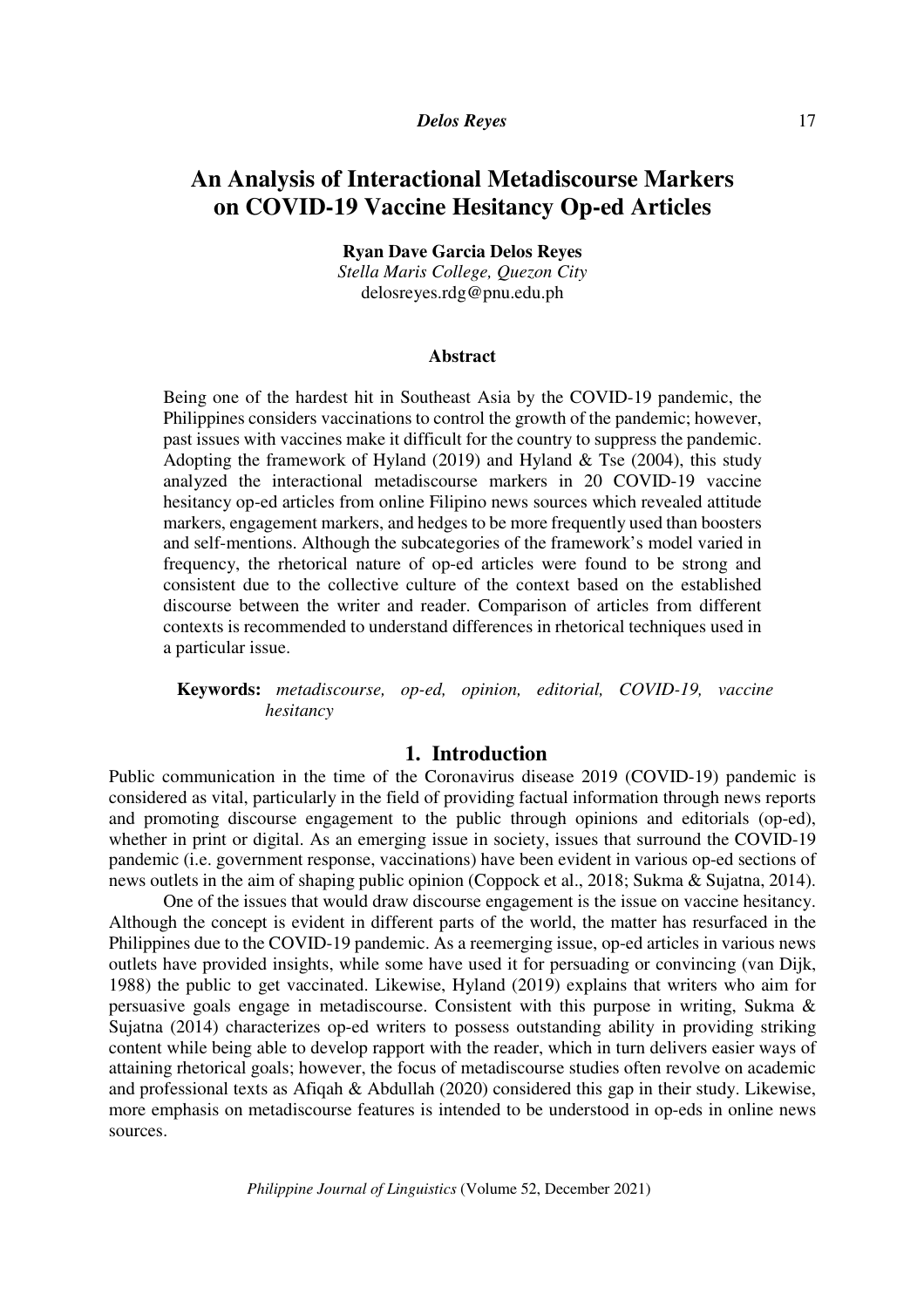### *An Analysis of Interactional Metadiscourse Markers*

According to the World Health Organization (2019), vaccine hesitancy continues to be a public health issue, as it continues to be one of the bigger threats to global health. Given the global health crisis that the world faces due to COVID-19, the process of vaccine development has been fast-tracked with the help of technology and international cooperation; however, people in developing countries like the Philippines continue to develop a sense of distrust in vaccines, thus, making the aim of achieving herd immunity a tougher challenge. In response, experts continue to write about issues on vaccines (i.e., vaccine hesitancy) through op-ed articles as a form of invitation for the public to engage in discourse and more importantly of encouraging people to reevaluate their beliefs over vaccines and get inoculated. Moreover, rhetorical language use would require deeper understanding of how such language features are used to solve existing social issues, particularly on op-ed articles which are widely accesible due to its digital format. Adopting Hyland's interpersonal metadiscourse model, this study seeks to analyze the interactional metadiscourse markers in COVID-19 vaccine hesitancy op-ed articles in the Philippines.

#### **1.1. Theoretical Framework**

First coined by Zelig Harris in 1959 and known to have been categorized in different models by Vande-Koople, Crismore, and Williams, metadiscourse is defined as the words or terminologies used that assist the writer in conveying and assist the reader in understanding the views in the discourse as a community. It is also the approach where writers find themselves interacting with their readers (Afiqah & Abdullah, 2020; Amiryousefi & Rasekh, 2010; Hyland, 2017, 2019; Hyland & Tse, 2004).

 Although there are broad approaches when applying metadiscourse, the model of Ken Hyland has been extensively applied in various studies (Wei et al., 2016). Hyland's metadiscourse model is categorized into two resources, namely, interactive and interpersonal, and further subcategorized.

 Interactive resources refer to the features that organize information to readers in a coherent and convincing manner (Hyland, 2019; Hyland & Tse, 2004), considers the readers' knowledge, and assesses what the readers can gather from the text (Wei et al., 2016). These resources are similarly defined by Halliday & Hasan (1976) as 'texture' in text, where linguistic features provide links to create the total unity of a text. Moreover, these resources are subcategorized into five: transition markers consisting of conjunctions and adverbials that help readers to interpret connections in text; frame markers which monitor the order of arguments, signal text boundaries, announce discourse goals, and provide explicit additive relations; endophoric markers which are intra-textual references used as guide for readers for better understanding; evidentials which refer to the ideas represented in other sources; and code glosses which add information through elaboration and examples. Examples of these subcategories are found in Table 1.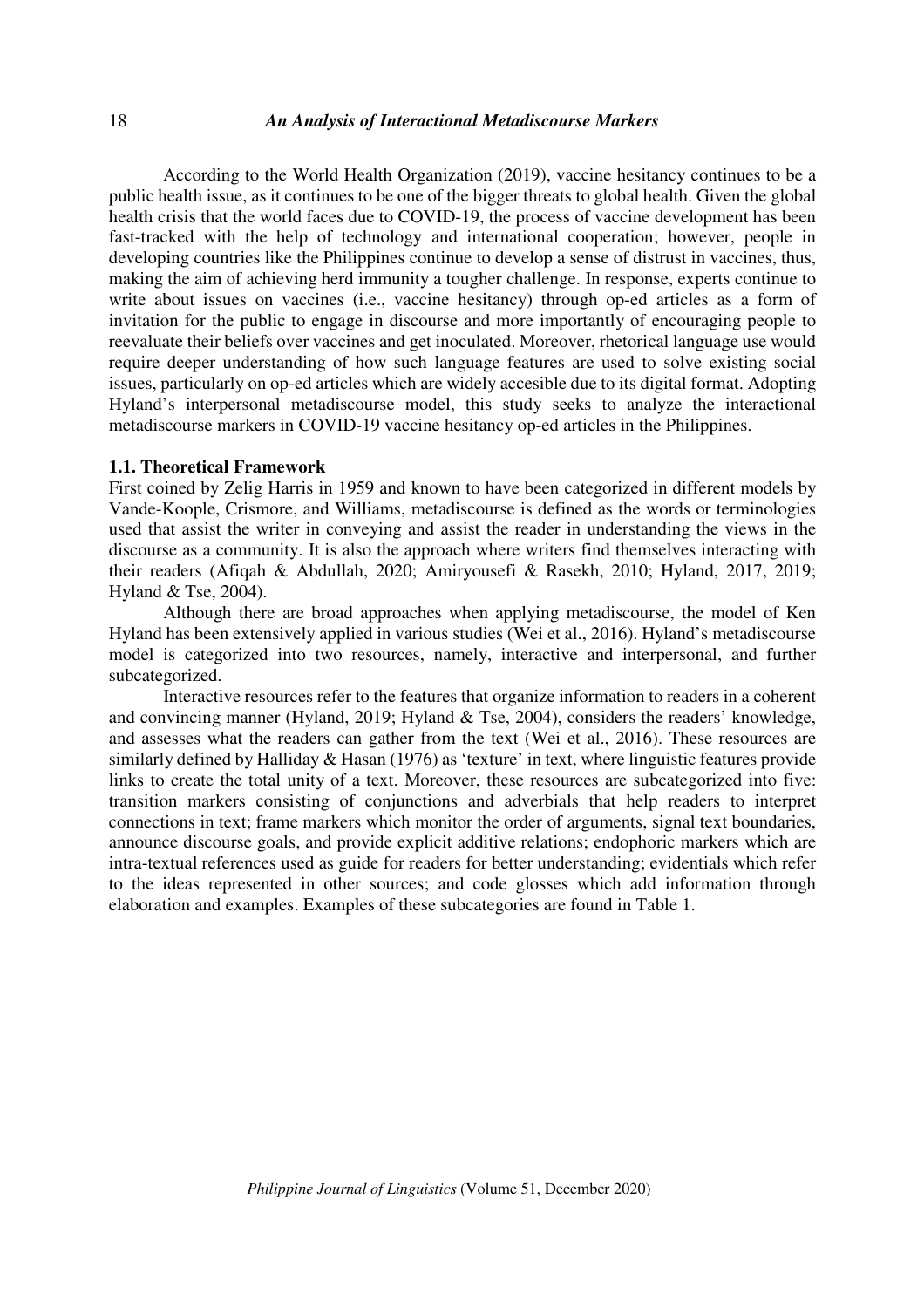*Interactive model of metadiscourse (Hyland, 2019; Hyland & Tse, 2004)* 

| <b>Interactive</b>          | Help to guide the reader through the<br>text                              | <b>Resources</b>                                                       |
|-----------------------------|---------------------------------------------------------------------------|------------------------------------------------------------------------|
| Transition<br>markers       | express relations between main clauses                                    | in addition; but; thus; and                                            |
| Frame markers               | refer to discourse acts, sequences, or<br>stages                          | finally; to conclude; my<br><i>purpose</i> is                          |
| Endophoric<br>markers       | refer to information in other parts of the<br>text                        | noted above; see Figure ? in<br>section 2                              |
| Evidentials<br>Code glosses | refer to information from other texts<br>elaborate propositional meanings | according to X; Z states<br>namely; $e.g.;$ such as; in<br>other words |

 On the one hand, interactional resources illustrate that the writer opens opportunities to the readers inviting them to actively collaborate in the discourse by setting up the writer's views on the proposition and the reader as basis (Hyland, 2019; Hyland & Tse, 2004; Wei et al., 2016). Sukma & Sujatna (2014) adds that this is the discourse platform where good rapport between writer and reader is developed. This resource is subcategorized into five: hedges which present views as opinions than factual information in order to entice negotiation or challenge from the readers; boosters which narrow the writer's position to hook the readers into the view of the writer; attitude markers which indicate the writer's emotions to the propositions; self-mentions which explicitly refer to the writer's presence and role; and engagement markers which are used to invite readers to actively take part in the discourse in order to shape readers into a shared collective knowledge of the text using potential questions that may arise and rhetorical questions. Examples of these subcategories are found in Table 2.

# Table 2

| <b>Interactional</b> | Involve the reader in the text            | <b>Resources</b>                 |
|----------------------|-------------------------------------------|----------------------------------|
| Hedges               | withhold commitment and open dialogue     | might; perhaps; possible;        |
|                      |                                           | about                            |
| <b>Boosters</b>      | emphasize certainty or close dialogue     | in fact; definitely; it is clear |
|                      |                                           | that                             |
| Attitude             | express writer's attitude to proposition  | unfortunately; I agree;          |
| markers              |                                           | surprisingly                     |
| Self-mentions        | explicitly refer to author(s)             | I; we; my; our                   |
| Engagement           | explicitly build relationship with reader | consider; note; you can see      |
| markers              |                                           | that                             |

*Interactional model of metadiscourse (Hyland, 2019; Hyland & Tse, 2004)*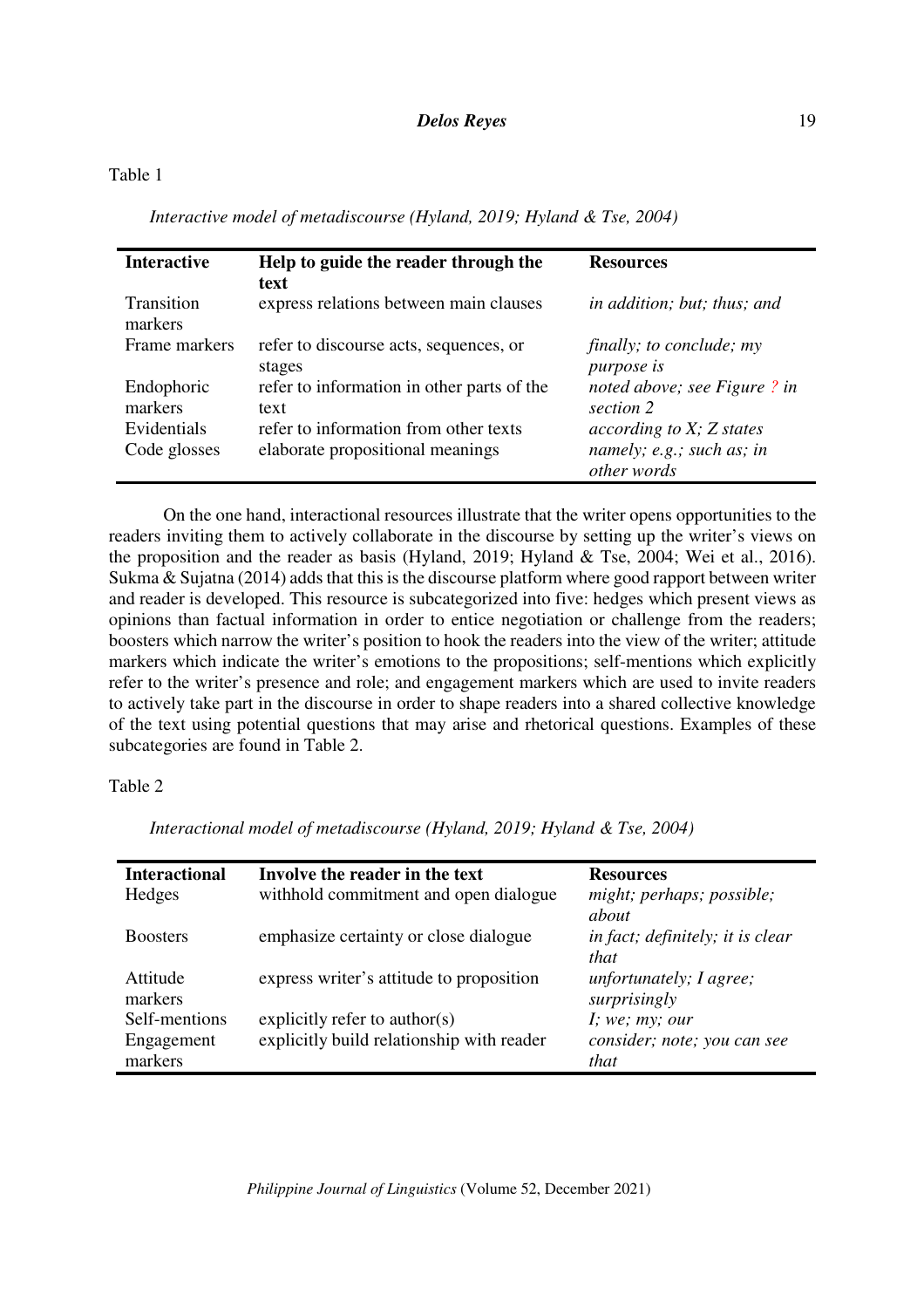### *An Analysis of Interactional Metadiscourse Markers*

 To further emphasize which linguistic features and their subclassifications are to be defined in texts, Table 3 lists the different subcategories of the interactional model, including examples for each.

### Table 3

*Interactional model of metadiscourse and their subcategories (Hyland, 2005, as cited in Ghahremani Mina & Biria, 2017)* 

| <b>Interactional</b> | <b>Subcategory</b>     | <b>Examples</b>                       |
|----------------------|------------------------|---------------------------------------|
| Hedges               | Epistemic verbs        | may, might, it must be                |
|                      | Probability adverbs    | probably, perhaps, maybe              |
|                      | Epistemic expressions  | unlikely, unclear                     |
| <b>Boosters</b>      | Emphatics              | certainly, demonstrate, really        |
|                      | Amplifying adverbs     | totally, always in fact, definitely   |
|                      | Cognitive verbs        | <i>it is clear that</i>               |
| Attitude markers     | Deontic verbs          | have to, need to, we must know        |
|                      | Attitudinal adverbs    | unfortunately, remarkably             |
|                      | Attitudinal adjectives | <i>it is absurd, it is surprising</i> |
|                      | Cognitive verbs        | I feel, I think, I agree, I believe   |
| Self-mentions        | First-person pronouns  | I, my, me, mine                       |
| Engagement           | Second-person pronouns | you, your, our, we                    |
| markers              | Interjection           | by the way, you may notice            |
|                      | Imperative verbs       | notice that, identify                 |
|                      | Necessity modals       | must, have to, should                 |

 Because metadiscourse is associated with the interaction between writer and reader, particularly defined as a form of social engagement (Amiryousefi & Rasekh, 2010), its intentions are relative to rhetoric. Sukma & Sujatna (2014) state that rhetorical goals become easier to attain when engagement between writer and reader are developed. Op-ed articles, for instance, provide the reading public positions about pertinent and complex social issues, which by feature leads readers into understanding tackled issues in the lens of the writer, as it contributes to the credibility appeals (ethos) where the writer's abilities are demonstrated; affective appeals (pathos) where the writer expresses the significance of the matter in the text to the reader's context; and rational appeals (logos) where ideas and arguments are connected (Hyland, 2019). Therefore, the manner in which op-ed article writers reach out to their readers, as a way of connecting with the public, is similar to the importance of the communicative purpose of metadiscourse (Fu and Hyland, as cited in Afiqah & Abdullah, 2020). Hence, this establishes the significance and connection of metadiscourse and rhetoric in writing.

 By nature, op-ed articles promote public discourse. Although it was originally intended to boost readership, the engagement of the readers towards the discourse has become more evident (Coppock et al., 2018; Sukma & Sujatna, 2014). According to van Dijk (1988), such articles are persuasive in purpose, thus, metadiscourse markers function throughout these texts in achieving their objectives, and a higher sense of engagement may be possible due to the social contexts that both writer and reader belong to.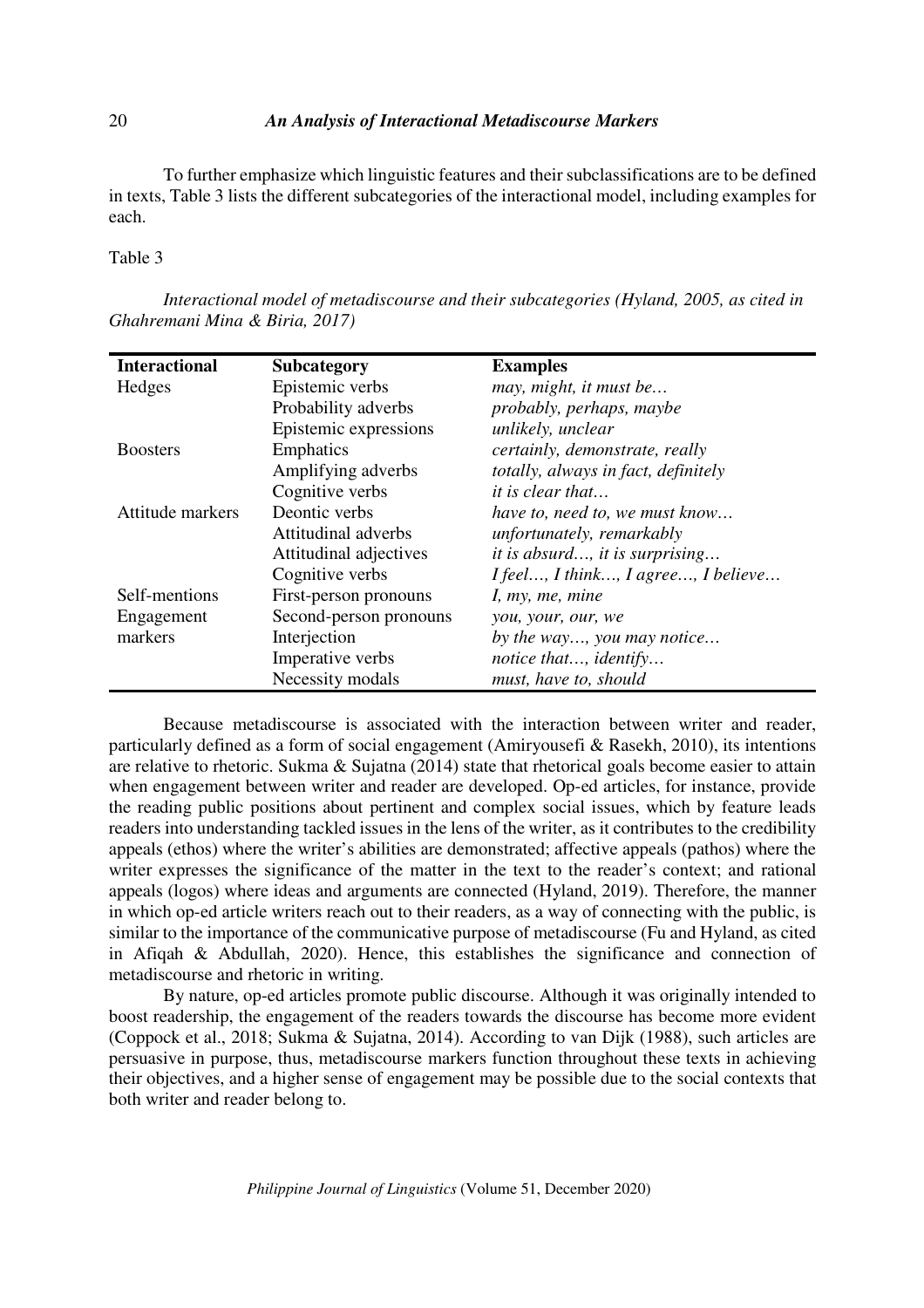### **1.2. Vaccine hesitancy**

Vaccine hesitancy refers to a situation where people delay or refuse safe inoculation despite vaccine availability (Fatima & Syed, 2018; Sallam, 2021; World Health Organization, 2019). In 2019, the World Health Organization (2019) listed vaccine hesitancy as one of the 10 threats to global health alongside air pollution and climate change, noncommunicable diseases, influenza, vulnerable environments, antimicrobial resistance, highly infectious pathogens (e.g. Ebola), weak healthcare systems, Dengue, and HIV/AIDS; further, it remains as a hindrance in attaining vaccination goals (Dror et al., 2020).

Relatively, this threat exists in various parts of the world. For example, Khan et al. (2020) details Pakistan's ordeals with mass vaccinations as far as its experiences with polio vaccination are concerned and attributes these threats to various conspiracy theories and links to religious beliefs. Similarly, the study of Khubchandani et al. (2021) showed 52% of Americans were highly likely of getting inoculated, while the remaining percentage were either unsure or hesitant in receiving vaccines, with the black population showing more hesitance towards vaccines; hence, it is similar to the study conducted by Razai et al. (2021) where it was found out that ethnic minority groups (i.e. black, Pakistani, Bangladeshi) in the United Kingdom showed high hesitancy percentages than those coming from a white ethnic background.

Dror et al. (2020), Razai et al. (2021), and Sallam (2021) attribute the causes of vaccine hesitancy to vaccine safety (i.e., side effects and long term effects to health) and lack of trust in vaccines. Comparatively, the Philippines is one of the countries with resurfacing issues on vaccines. According to a Pulse Asia survey, 6 of 10 Filipinos are unwilling to get vaccinated, citing effectivity and safety of the vaccines and non-essentiality of the vaccines in combatting COVID-19; also, the country was among four other nations (i.e., Afghanistan, Indonesia, Pakistan, and South Korea) to have confidence in vaccines plunge between September 2015 and December 2019 (de Figueiredo et al., 2020; Magsambol, 2021). Even though the country was one of those leading in vaccine confidence prior to 2015, the significant trust drop is attributed to the controversy caused by safety concerns over Dengvaxia—the world's first developed vaccine against Dengue (Fatima & Syed, 2018), where the death of those inoculated was linked to the vaccine and nationally sensationalized.

The issue on vaccine hesitancy resurfaced during the COVID-19 pandemic with similar concerns. Currently, the pandemic has led to more than two million cases in the Philippines, one of the highest in terms of active cases in the entire Southeast Asian region. Combined with difficulties in containing the virus and economic challenges brought by the pandemic, the Philippines turns to vaccination as a resort to ending the outbreak; however, it also combats vaccine hesitancy from its population. To eliminate vaccine hesitancy in the country, health experts, through mass and social media, provide information drives to persuade the public about the safety and benefits of vaccines, including perspectives of reputable personalities in written media (i.e., op-ed articles). Through such mechanisms, the public is also actively engaged in discourse to evaluate and further decide on whether to get vaccinated or not.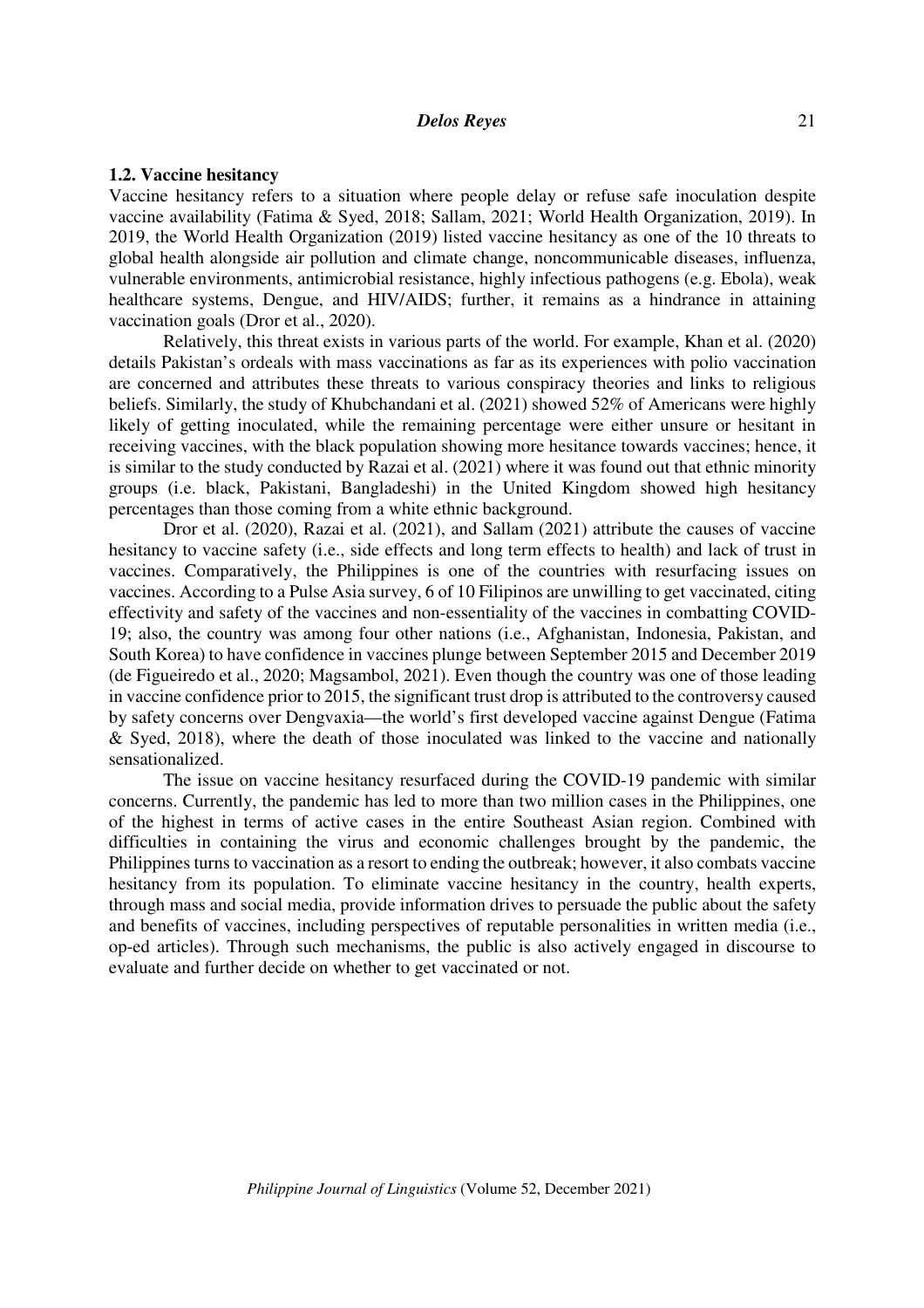# **2. Methods**

According to Gee (2005), discourse analysis shows how language is used in both social and cultural contexts. Using Ken Hyland's framework on metadiscourse, specifically the interaction model, this study employed discourse analysis to analyze the interactional metadiscourse markers in COVID-19 vaccine hesitancy op-ed articles within the Philippines' social and cultural contexts.

Twenty op-ed articles with a total of 14,007 words written in English about vaccine hesitancy in the Philippines, published online from October 2020 to March 2021, were manually collected from leading online Filipino news sources. The purposive selection of articles followed the following guidelines: first, the articles must have been written within the last six months from the date of collection; second, the articles must be written in English and must come from online Filipino news sources; lastly, the articles should be centered on the issue of vaccine hesitancy in the Philippines.

Selected articles were anonymized and collated into PDF copies for individual screening and analysis. Each article was codenamed according to the format "OE-n" (e.g., OE-1, OE-2; OE stands for 'op-ed') in random order. Adopting the interactional model of metadiscourse (Hyland, 2019; Hyland & Tse, 2004), the resources and their subcategories (see Tables 2 and 3) that illustrate interaction with the readers were highlighted and analyzed. Further, common observations across the data set were also taken into consideration for deeper understanding of the discourse construct in the given context.

After the manual and individual screening and analysis of the data set, frequency and percentage of the interactional metadiscourse markers were analyzed using Microsoft Excel 365.

# **3. Results**

#### **3.1. Frequency and percentage of interactional metadiscourse markers**

Table 4 shows that the most frequent interactional metadiscourse markers came from attitude markers, specifically the significant use of attitudinal adjectives, followed by engagement markers, specifically second-person pronouns, then the use of hedges, particularly epistemic verbs; while the use of boosters and self-mentions were ranked as the two less frequent in the data set.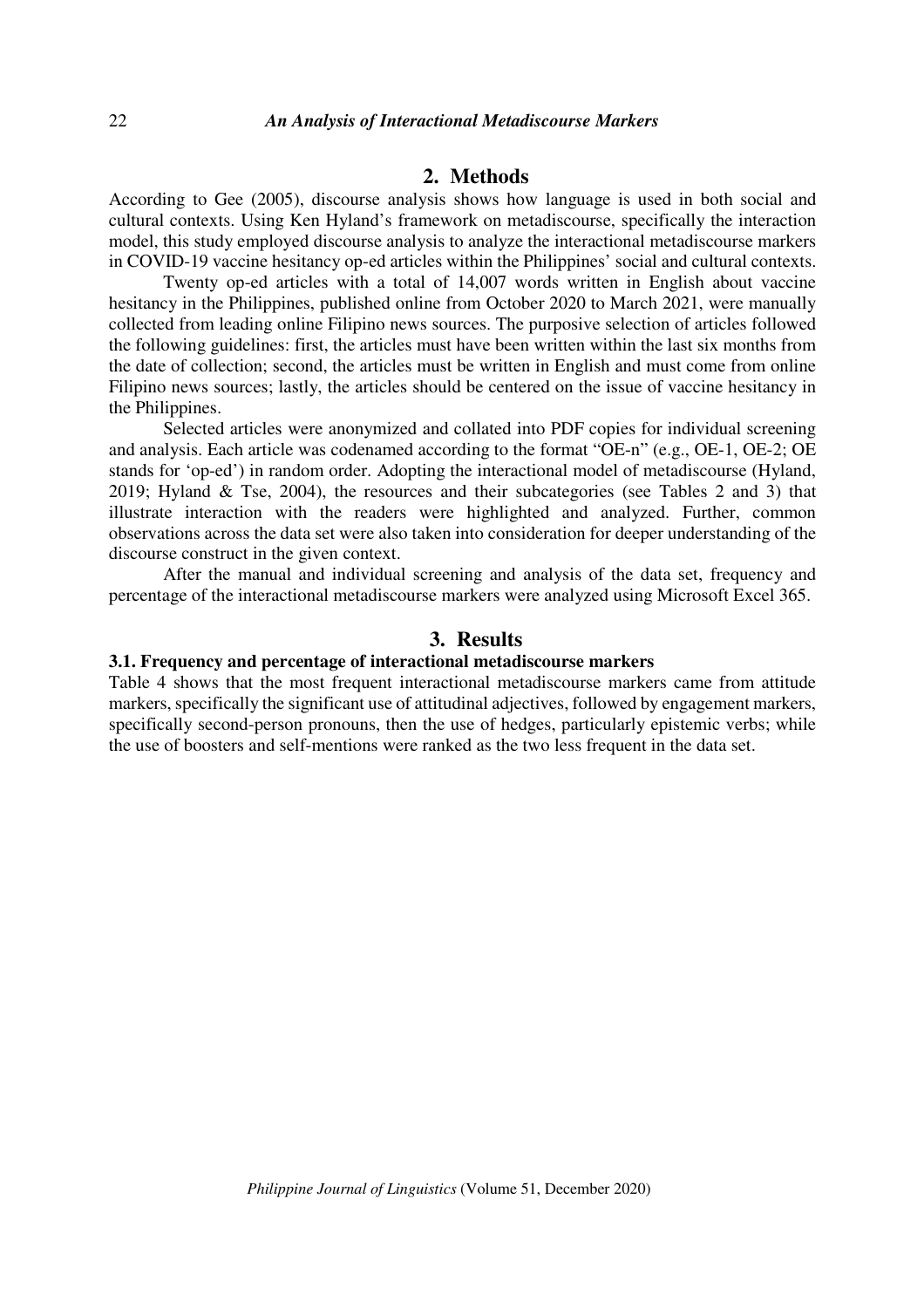# Table 4

*Frequency and percentage markers in the data set* 

| <b>Subcategory</b>        | <b>Frequency</b> | Percentage |
|---------------------------|------------------|------------|
| <b>Hedges</b>             |                  |            |
| Epistemic verbs           | 85               | 13.80%     |
| Probability adverbs       | 7                | 1.14%      |
| Epistemic expressions     | 1                | 0.16%      |
| <b>Total</b>              | 93               | 15.10%     |
| <b>Boosters</b>           |                  |            |
| Emphatics                 | 30               | 4.87%      |
| Amplifying adverbs        | 22               | 3.57%      |
| Cognitive verbs           | $\overline{2}$   | 0.32%      |
| <b>Total</b>              | 54               | 8.77%      |
| <b>Attitude markers</b>   |                  |            |
| Deontic verbs             | 63               | 10.23%     |
| Attitudinal adverbs       | 35               | 5.68%      |
| Attitudinal adjectives    | 140              | 22.73%     |
| Cognitive verbs           | 10               | 1.62%      |
| <b>Total</b>              | 248              | 40.26%     |
| <b>Self-mentions</b>      |                  |            |
| First-person pronouns     | 59               | 9.58%      |
| <b>Total</b>              | 59               | 9.58%      |
| <b>Engagement markers</b> |                  |            |
| Second-person pronouns    | 147              | 23.86%     |
| Interjection              | 0                | 0.00%      |
| Imperative verbs          | 8                | 1.30%      |
| Necessity modals          | 7                | 1.14%      |
| <b>Total</b>              | 162              | 26.30%     |
| <i><b>Overall</b></i>     | 616              | 100.00%    |

Among the five subcategories, the use of attitude markers was the most prevalent with 40.26% of the data set's overall metadiscourse markers. These markers were written to indicate the writer's affective attitude in the text towards the readers (Sukma & Sujatna, 2014). According to Fuertes-Olivera, et al., (2001) as cited in Amiryousefi & Rasekh (2010), the illustration of the writer's attitudes in the text is significant in building the engagement with their readers. Op-ed writers usually present propositions that often aim to persuade its readers. Hyland (2019) supports this by describing metadiscourse to be relative to rhetoric.

Moreover, the use of engagement markers in the data set proves that op-ed article writers consider their engagement with their readers as vital, because metadiscourse, in principle, is considered interpersonal (Hyland, 2019). Hence, the use of engagement markers serves as an explicit feature that the writers use in either involving the readers into the discourse or involving himself/herself into the context of the discourse. Relatively, the use of hedges is the third most frequent. The use of such markers, together with the intention of using engagement markers,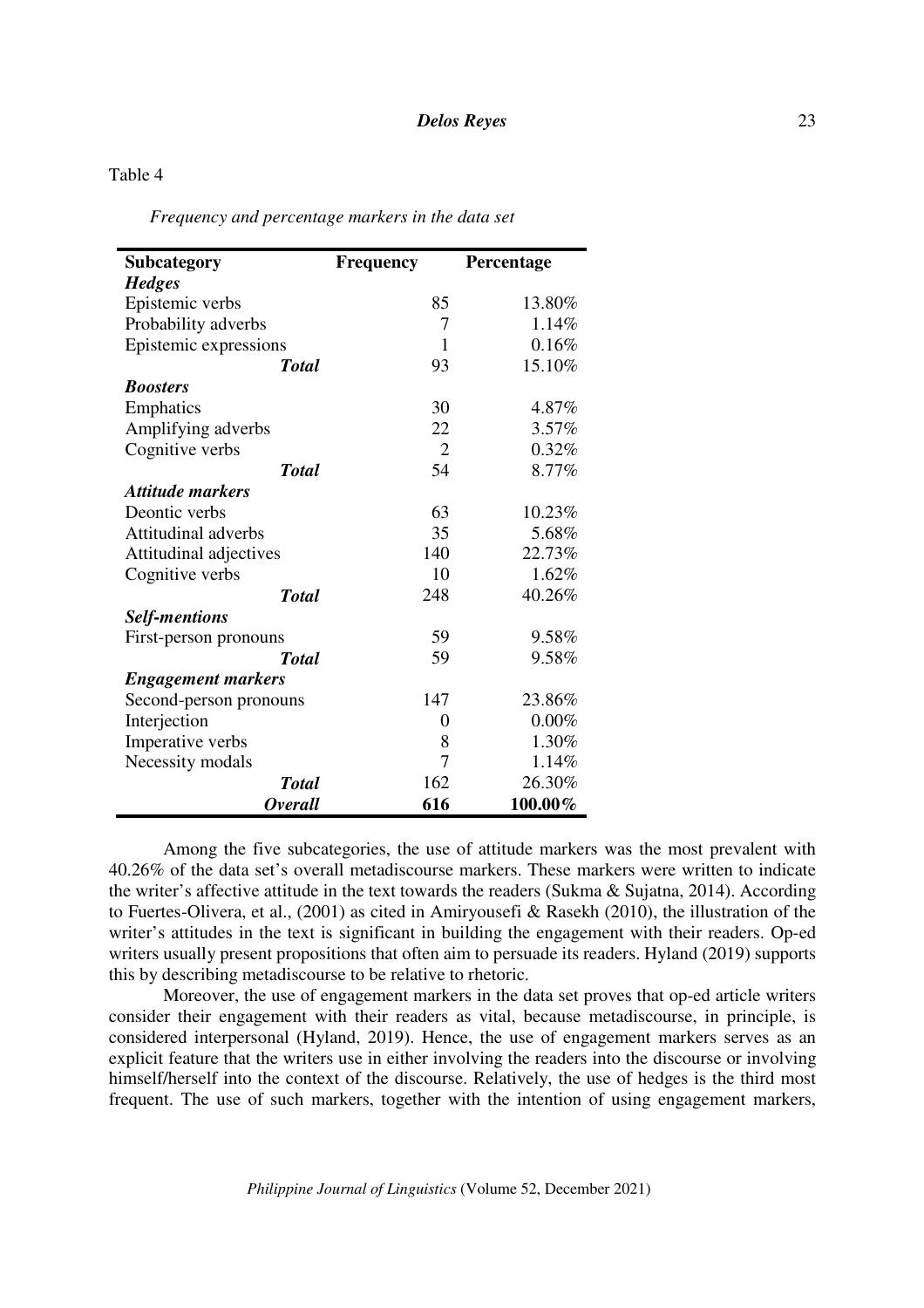invites the readers to negotiating the written proposition in the article, thus, welcoming the involvement of the readers into the discourse.

The second least frequent was the use of self-mentions. One distinct observation from the data set was that the more engagement markers in an article, the fewer the self-mentions; likewise, when there are more self-mentions, there are fewer engagement markers.

Table 5

*Comparison of frequency and percentage in self-mentions and engagement markers* 

| <b>Subcategory</b> | <b>OE-8</b>   | <b>OE-11</b>  |
|--------------------|---------------|---------------|
| Self-mentions      | $22(56.41\%)$ | $5(11.11\%)$  |
| Engagement markers | $3(7.69\%)$   | $14(31.11\%)$ |

For example, Table 5 shows the comparison of frequency and percentage in self-mentions and engagement markers. In OE-8, self-mentions were higher than those in OE-11, while engagement markers were higher in OE-11 than those in OE-8.

Table 6, however, shows that there are instances where self-mentions become entirely absent in some articles, with the writer favoring the use of engagement markers to effectively connect with the readers. Although both subcategories of interactional metadiscourse explicitly address readers, Filipino op-ed article writers on COVID-19 vaccine hesitancy collectively immerse themselves as one community (Wang & Liu, 2010) with their readers.

Table 6

*Absence of self-mentions vs. engagement markers* 

| <b>Article</b> | <b>Self-mentions</b> | <b>Engagement</b> |
|----------------|----------------------|-------------------|
|                |                      | markers           |
| <i>OE-4</i>    | $0(0.00\%)$          | 10(31.25%)        |
| $OE-7$         | $0(0.00\%)$          | 26 (54.16%)       |
| <i>OE-10</i>   | $0(0.00\%)$          | 21 (34.43%)       |

Lastly, the least frequent was the use of boosters. The use of boosters is observed as a way to strengthen the evidence presented in the article in support of the central issue being discussed; whereas attitude markers provide the readers a secondary lens in view of the issue, which was deemed more important, so that the readers would become engaged in discourse or negotiate with the writer concerning the proposition in the article.

#### **3.2. Hedges**

The use of hedges in the data set were dominated by epistemic verbs. Writers use epistemic verbs to express a degree of confidence in their propositions (Cornillie, 2009), which is subject to negotiation by readers by engaging into the discourse.

In the context of COVID-19 vaccine hesitancy, the writers presented recommendations in addressing the issue without finality, considering that the readers are to negotiate these recommendations in the discourse. For instance, the first two excerpts use an epistemic verb to

*Philippine Journal of Linguistics* (Volume 51, December 2020)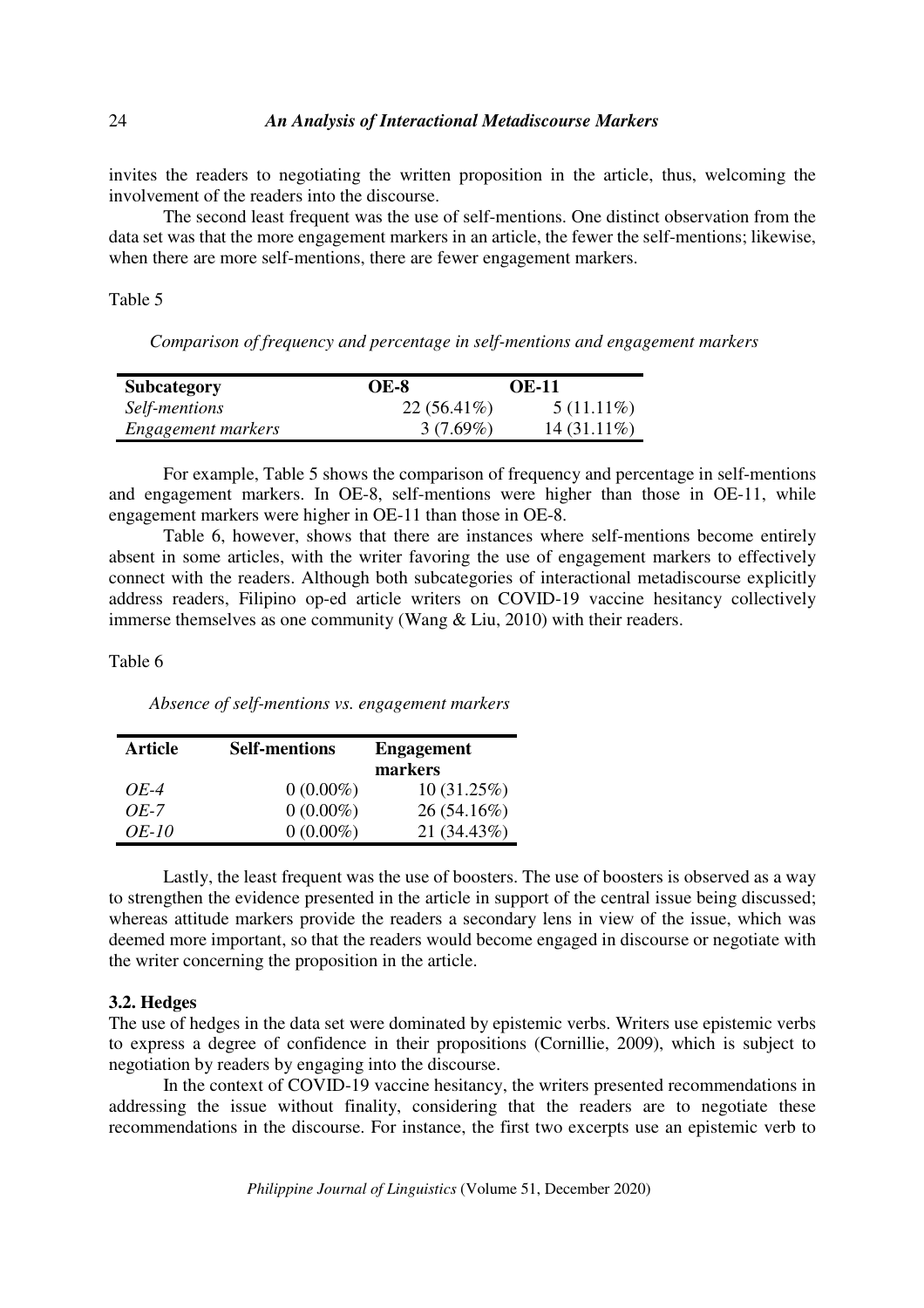suggest a possible solution to counter vaccine hesitancy, considering that it is a barrier in attaining herd immunity.

- *Likewise, Asean should capitalize on its existing capacities; the region hosts two of the world's top 20 largest vaccine exporters—Indonesia and Singapore.* (OE-4)
- *Risk communication and community engagement will be very important to build trust and confidence.* (OE-12)

Based on the social context, the writer hypothesizes a probable instance if a solution to counter vaccine hesitancy and achieve herd immunity is made. Since this is the writer's belief, this is open for a counterclaim by the readers who might have opposing beliefs or support in the event of a similar belief. Further, in the third excerpt the belief in the necessity of getting vaccinated is highlighted as an advantage by the writer.

- *Following this viewpoint, it would appear that whatever the national government and local governments are doing now, they are merely going out of their way in the performance of public service.* (OE-7)
- *This would make the vaccination effort an act of generosity on the part of government.*  (OE-7)
- *Businesses that can assure their customers that they will be safe because all their employees are vaccinated will have an edge over businesses that don't.* (OE-19)

The hedges in the op-ed articles on COVID-19 vaccine hesitancy definitely represent a rhetorical aim by implicitly asking the readers to get themselves vaccinated. Although writers open the discourse with the readers, the statements where there are open fields of negotiation are only exclusive to the context of how to eliminate vaccine hesitancy in the social and/or cultural context. This observation supplements the principle in metadiscourse as rhetorical in nature (Hyland, 2019; van Dijk, 1988) through interaction to build interpersonal bonds with the readers in negotiating more possible solutions and claims which would eventually lead the readers to have themselves ditch their hesitance in vaccines (Amiryousefi & Rasekh, 2010; Sukma & Sujatna, 2014).

# **3.3. Boosters**

Most boosters in the data set are fairly distributed between emphatics and amplifying adverbs, while the category of cognitive verbs also has its own fair share of markers. In this context, claims and propositions are either emphasized, or they forcefully highlight the clarity of the proposition within the context.

The situation of the vaccine hesitancy is not new in the social context; both the writers and the readers know this. In the first excerpt, the writer forcefully emphasizes the issue of vaccine hesitancy, while the second recalls with the readers the amount of people who have died from the disease, probably stressing the importance of getting vaccinated in order to not expand the existing number. Both of these excerpts indicate that the writer and reader dwell in the same issue and context of a particular community by having the same issue and having the same threats.

• *This is a clear indication that vaccine hesitancy suppressed the desire for new vaccines, for new innovations and healthier solutions.* (OE-10)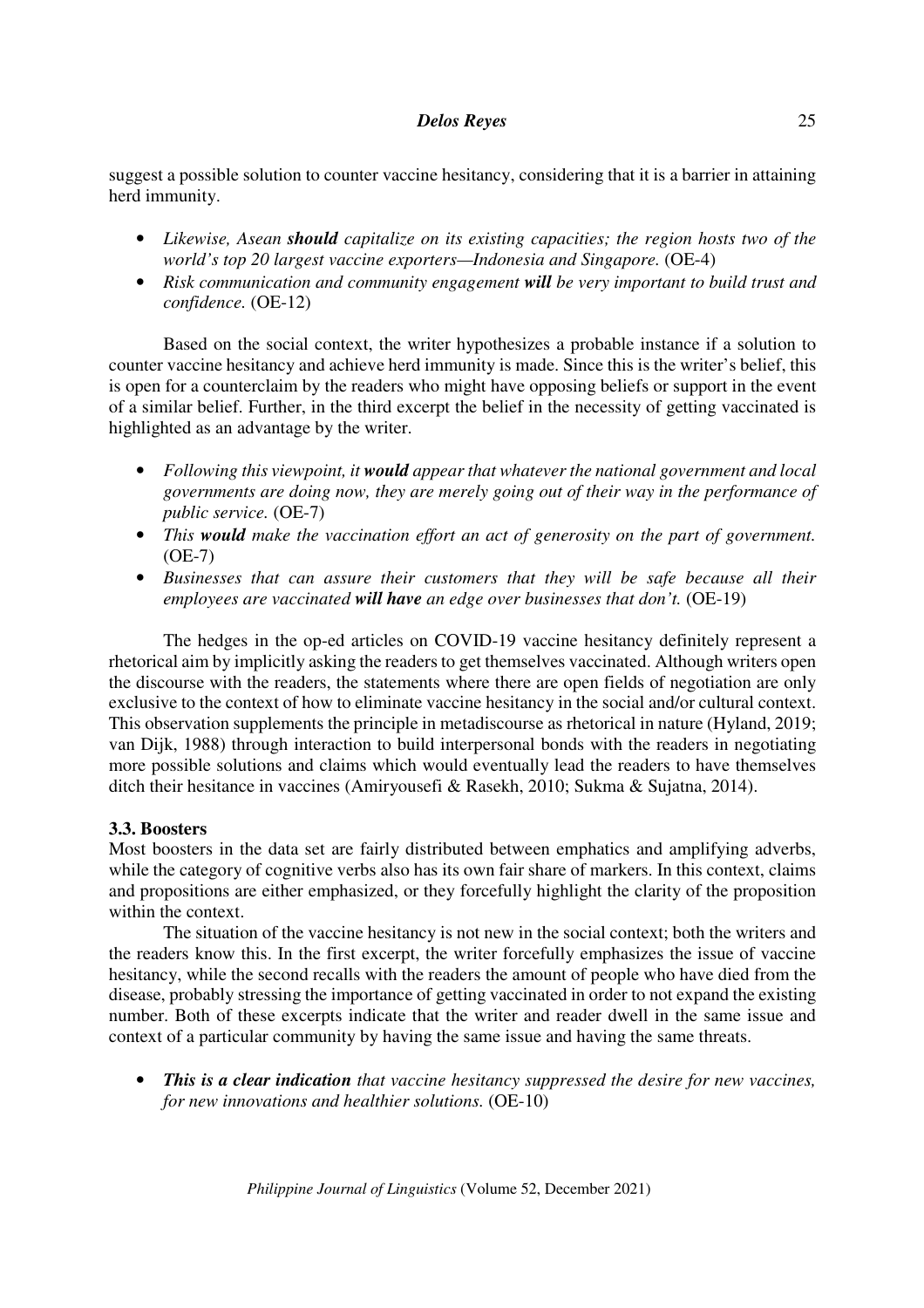### *An Analysis of Interactional Metadiscourse Markers*

• *It's reported that over 12,000 Filipinos have died from COVID-19, probably much more.* (OE-20)

Due to the known circumstances of the situation where the writer and reader dwell in, the following excerpts are concerned with directly addressing the readers to have themselves vaccinated. Since all come from the same context, the writer carries a significant obligation or responsibility as stated in his/her pleas:

- *As I have stated time and again, there is a need to mass-vaccinate in order to create herd immunity that would enable everyone to get back to their old lives, while practicing the minimum health protocols, and for the country to once again open up its economy.* (OE-6)
- *In every forum available, including interviews and in my weekly live broadcasts, I repeatedly call on the public, specially [sic] Manilans, to avail of the free vaccination being offered by the Manila city government.* (OE-6)
- *Let me reiterate that the benefits of getting vaccinated far outweigh the losses and anything above zero is positive.* (OE-6)

The elaboration of such information from the initial excerpts justifies the association of writers and readers in the same context, most especially the pleas of the writer in OE-6. As rhetorical by nature (Hyland, 2019; van Dijk, 1988), the metadiscourse markers in op-ed articles presented in this subcategory continue the aim of persuading the readers to get vaccinated, most especially in the last three excerpts, where it has been explicitly mentioned. Moreover, this agrees with the definition of a discourse community by Swales (1990), as cited in Amiryousefi & Rasekh (2010), where the writer should possess a mechanism in publicly communicating with the members of a community.

#### **3.4. Attitude markers**

Attitude markers refer to the writers' feelings and judgments towards the proposition (Ghahremani Mina & Biria, 2017; Hyland, 2019; Hyland & Tse, 2004). Among the five subcategories of the interactional metadiscourse model, this provides the most frequent markers in the entire data set. Perhaps, this is the strongest that a writer may use in a rhetorical paper. In order to persuade readers, there has to be an expression of emotion to convey the degree of attitude of the writer towards the proposition.

 Using attitudinal adjectives and adverbs, the writer possesses the ability to describe a proposition, phenomenon, or claim in the social context where COVID-19 vaccine hesitancy is a central issue up to a certain degree. The following excerpts clearly describe the writer's description on these matters, and at the same time they convey emotion to successfully persuade the readers as part of the same social and/or cultural context.

 For instance, the first excerpt expresses the writer's concern in achieving herd immunity. Assuming that the desire of the writer is the hesitancy of the people in getting vaccinated, the readers are explicitly told that there has to be something done to flip the situation in the context. In the second excerpt, the writer gives an unfortunate reality in the social, possibly intersocial, context, further citing the need of getting vaccinated, not only against COVID-19, but also for existing illnesses where vaccinations are the only way to prevent severe and critical illnesses; therefore, implicitly mentioning that vaccination is important and should be taken when offered.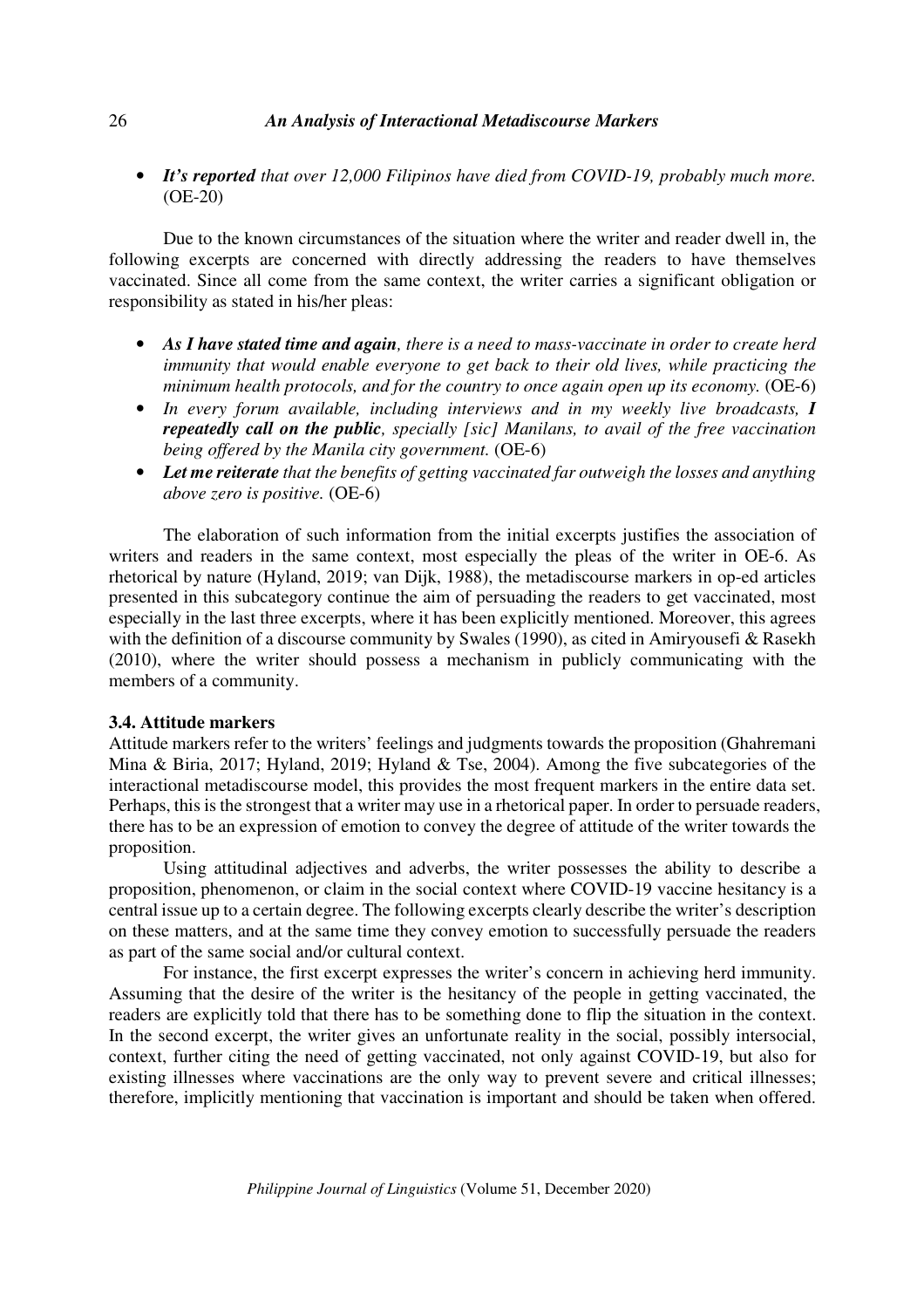The third excerpt openly discredits the cause of the issue in the context wherein the writer describes the issue as 'foolish' or 'senseless'.

In terms of persuasion, the writers' descriptions already possess emotional appeal for readers to potentially change their hesitant views on vaccines. These descriptions, as interactional metadiscourse markers, do not only serve for the sake of stylistics, but they serve to intentionally put the minds of readers in favor of vaccines.

- *This is troubling news, because for the vaccination program to work, it requires the participation of a majority of the population so herd immunity can be achieved.* (OE-19).
- *Unfortunately, because of the very poor handling of the Dengvaxia issue, today the Philippines is reputed to be the most vaccine-hesitant country in the world, causing the resurgence of polio, measles, pertussis, and other preventable childhood infections, and the very low percentage of Filipinos wiling to get vaccinated for COVID-19.* (OE-11)
- *This, however, was blown up into a wild claim that Dengvaxia was killing kids.* (OE-20)

On the one hand, deontic verbs allow the writer to express necessity or possibility based on their desire. These markers are mostly seen when writers provide a necessary or possible recommendation they deem fit for the context. In the first excerpt, the writer does not explicitly mention what is necessarily desirable for the context; however, it leaves the description that the current efforts in promoting vaccinations may not be enough or not strong enough. As potentially desired responses in the first excerpt are noticed, the next five excerpts provide a strong necessity in order to achieve such desires, citing the non-negotiable basic needs for living; for instance, the need to travel, the need to get a job, and the need for those who are in frontline jobs to interact with different people physically in order to deliver services efficiently. Through this, most readers might deem it very important to get a vaccine since their lives would depend on it.

- *We have to do better.* (OE-17)
- *The public should also be clearly informed on the government approaches like text messages, telephone calls, mobile applications as reminder platforms and for immediate reporting of adverse events after vaccination.* (OE-5)
- *For the vast majority of Filipinos, vaccination is going to be a necessity, because the economy needs to restart, businesses need to operate regularly, people need to make a living, and customers will require services.*
- *Those working as frontliners (health services, military, police) will all have to be vaccinated; the nature of their job requires it.*  $(OE-19)$
- *With debates about so-called "vaccine passports," such a requirement will mean you don't get much of a choice if your work requires you to travel.* (OE-19)
- *Finally, the vaccines must also be accessible to all those who need them, at affordable prices, but preferably for free.* (OE-19)

On a rhetorical basis, the use of attitude markers in op-ed articles may bring significance to vaccine hesitant readers, which in return makes them decide to get vaccinated. Similar to the previous two subcategories of interactional metadiscourse markers, the art of persuasion continues to be intact in op-ed articles in order to successfully persuade readers into getting vaccinated against COVID-19.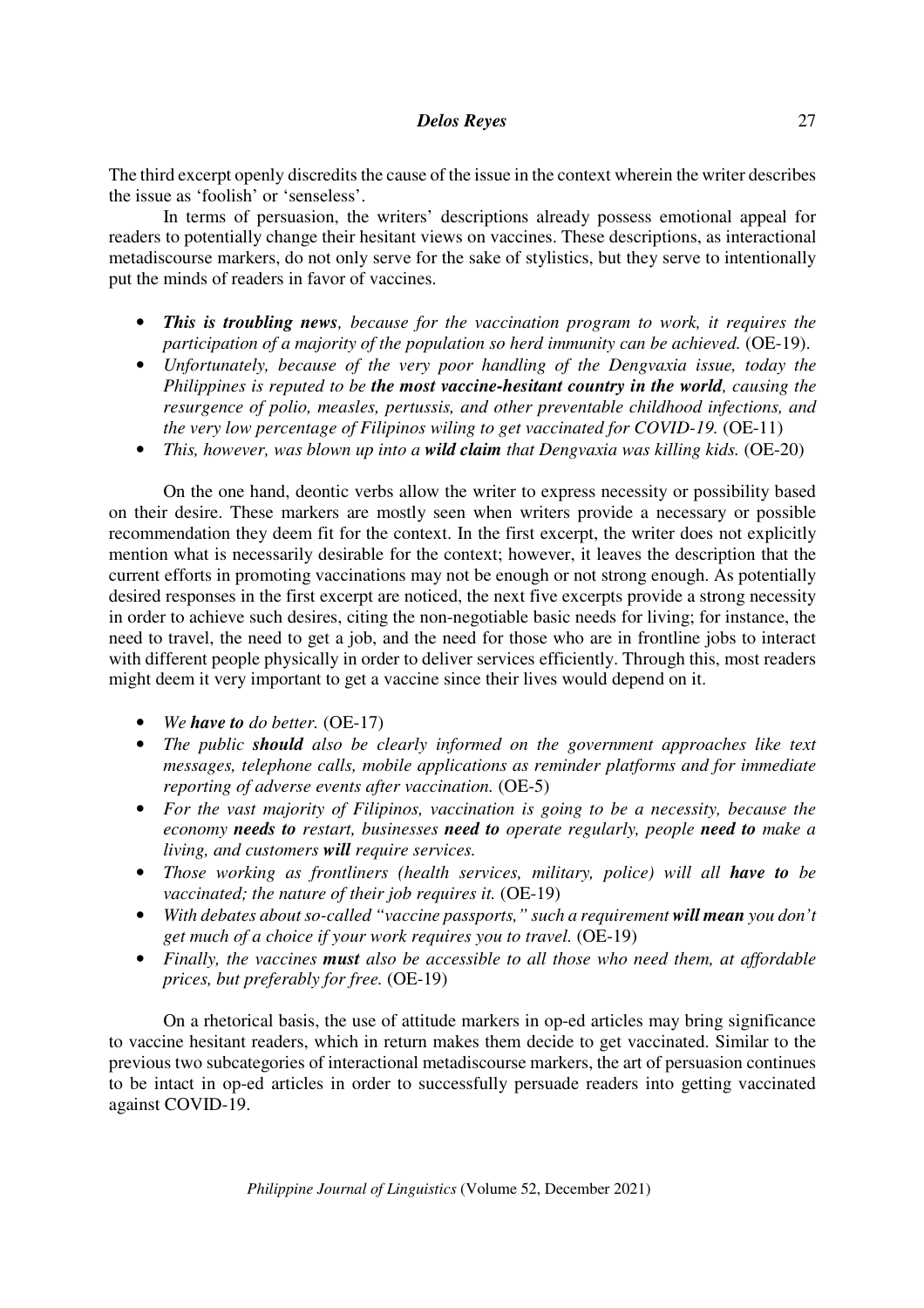### **3.5. Self-mentions**

The use of self-mention markers indicate the writer's direct address towards the readers as if they knew each other personally. As the only subcategory with only one distinct feature, it can be flexible in addressing different statements towards readers without compromising the rhetorical nature of metadiscourse.

 For example, the following statements directly persuade the readers to get vaccinated. Behind these statements are a sense of comfort anchored to the obligations and responsibility that the writer pledges to be loyal to.

- *Too, I urge everyone to avail of whatever vaccines may come our way, because the benefits of getting the vaccine far outweigh the disadvantages.* (OE-6)
- *I personally assure that only those vaccines that have been duly approved by our health authorities and certified as safe and efficient will be used in the mass vaccination in Manila.* (OE-6)

The excerpts below show a writer's anecdote towards vaccines in general. First, the writer explains his/her experience in acquiring illnesses that can be prevented with getting a vaccine shot. Second, the writer appeals to the readers to remove the factor of politics when dealing with the choice of getting vaccinated or not. Although the thoughts are implicit, the writers mention to the readers to change their views towards vaccines, as they protect people from viral infections and diseases, which may be contrary to their current context.

- *I was confined in the Georgetown University Hospital diagnosed with polio.* (OE-12)
- *I realized that my vaccine hesitancy had been colored by my political journey* over the past several years. (OE-8)

The use of first-person pronouns allows the writer to engage with the readers on a more personal level than how engagement markers are used by a writer in texts (i.e. second-person pronouns). As a persuasion mechanism, it helps the writer to persuade the readers in accepting vaccines on the basis of readers knowing his or her credentials. Clearly, the use of self-mentions does not only limit to the writer mentioning himself or herself in the text, rather it is also used as a tool to continue persuading the readers.

#### **3.6. Engagement markers**

As previously illustrated in Tables 5 and 6, engagement markers appear as the second most frequent metadiscourse marker in the data set. This is hypothesized due to the collectiveness of Asians compared to other cultures. Wang and Liu (2010) define collectivism as groups that tie individuals of common identity as one community. Further, Filipinos do likewise, specifically in written contexts.

 Similar to self-mentions, the use of engagement markers collectively tie the writer and reader with the same intentions, thus, persuading the readers in the process. For example, the writer in the first excerpt collectively invites everyone to take part of the vaccination program of the government, assuming it as an urgent mission; on the other hand, the second excerpt calls on everyone for nation-building or community-building in the form of vaccination as a way to fulfill social responsibility.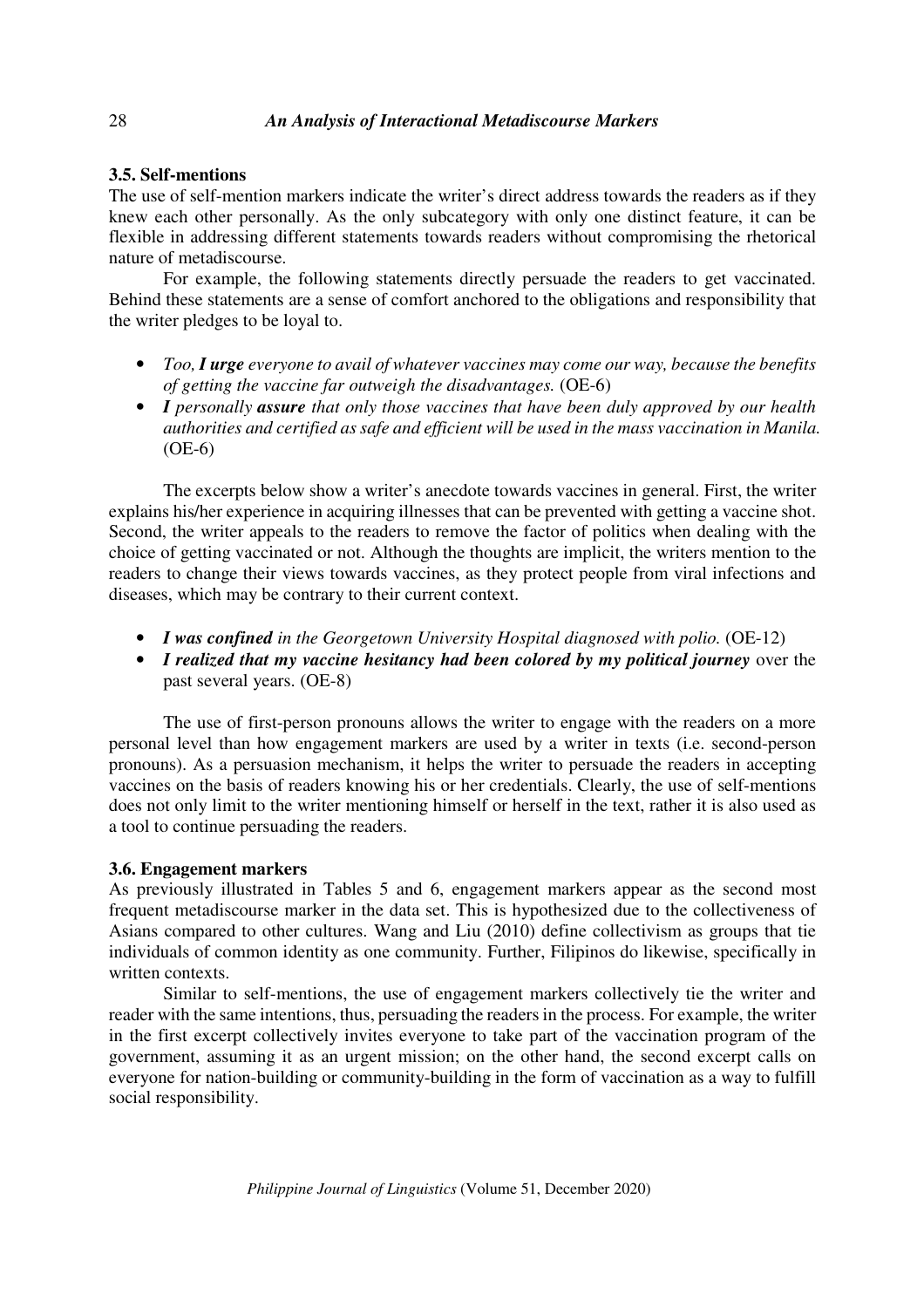- *We need to vaccinate as many Filipinos as soon as possible in view of the reported new variant which purportedly is more contagious.* (OE-9)
- *We need solidarity and cooperation if we are to win the battle against this invisible and virulent enemy.* (OE-9)

Assuming that the readers take part in the collective missions set by the writer, the writer gives instructions to the readers to collectively accomplish a common goal—having people vaccinated within the context.

- *Identify those people at the local level.* (OE-18)
- *Reach out first to the internal stakeholders—the staff in city hall, the barangay leaders, the health workers in the health center.* (OE-18)

Engagement markers in COVID-19 vaccine hesitancy op-ed articles provided the collective effort by the writer and reader to achieve a common goal. In terms of persuasion, it can be effective if the goals on these collective efforts are clear, detailed, and achievable. Since they are tied to a collective group, it will also become easier for these intentions to come into fruition if the factors of nation-building or community building and social responsibility are explicitly mentioned.

# **4. Discussion**

According to Hyland (2019) and van Dijk (1988), metadiscourse is naturally rhetorical. By analyzing the interactional metadiscourse markers of the op-ed articles on COVID-19 vaccine hesitancy, the language used consistently retains its rhetorical nature, as each of the subcategories in the interactional metadiscourse model was able to produce its own ways of either implicitly or explicitly persuading the readers. The significant subcategories in this model were the use of attitude markers, engagement markers, and hedges as they were able to explicitly persuade the readers through various factors that affect the reader or the context (i.e., emotional appeal, interpersonal bonds, and nation/community-building). Likewise, boosters and self-mentions also provided a more personal and rhetorical interaction of the writer and the reader (i.e., bearing the responsibilities, giving assurances, and testimonials). Moreover, this study provided a more thorough understanding of how certain language features like metadiscourse markers, in general, are used in op-ed articles or at least in rhetoric in solving modern and existing social issues.

 With the reemergence of vaccine hesitancy as a social issue in the middle of the COVID-19 pandemic, the importance of public communication is emphasized as a powerful tool. From desired recommendations as a collective group to openly describing propositions, phenomenon, or claim, their use strongly reflects the need of the context to counter this trend. As a response, experts and authorities have publicly expressed their stance towards the issue; more importantly on how it will be countered, especially now that the present context would need to achieve herd immunity to control the pandemic.

 Overall, COVID-19 vaccine hesitancy op-ed articles were able to elaborate their stance towards COVID-19 vaccines to the readers. Most of the views expressed in the articles refer to the background of vaccines, in general, assurances of getting vaccinated, and the importance of getting vaccinated. A fairly-constructed and straightforward rhetoric was posed in the articles, thus, illustrating the necessity of getting vaccinated in the current context, which led to the strong persuasive nature of the articles. The strong rhetoric present in the articles, including the perceived

*Philippine Journal of Linguistics* (Volume 52, December 2021)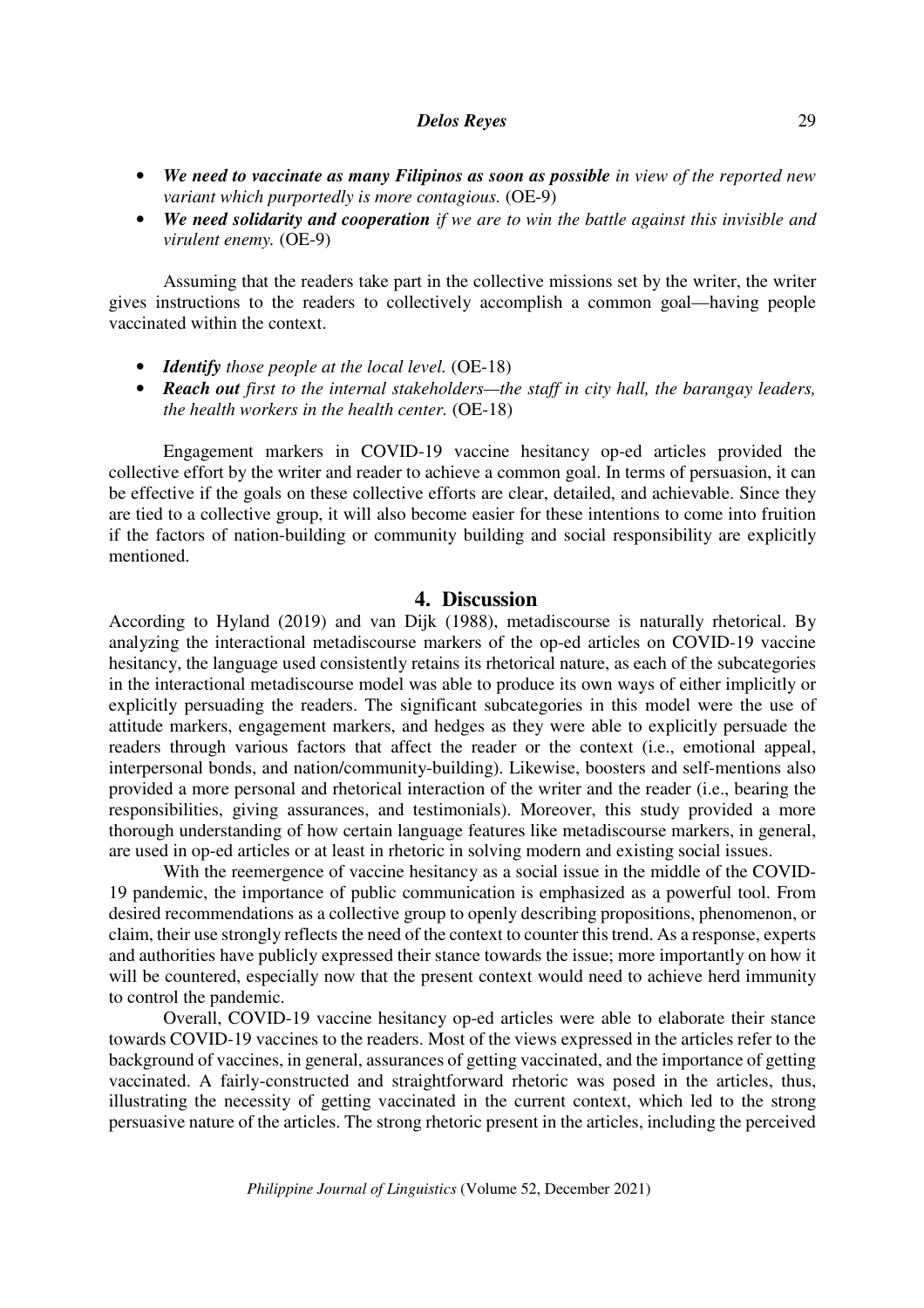engagement of readers in the discourse, were set through the use of the interactional metadiscourse markers, most especially through attitude markers, hedges, and engagement markers.

 Due to the limited data size, future research interests in metadiscourse concerning COVID-19 vaccine hesitancy, or vaccine hesitancy in general, can further expand to different contexts, possibly by comparing one context to another, for instance; American and Filipino, and so on, for better and deeper understanding of language use within the issue. Moreover, further research on the language use of different op-ed articles from varied sources that focus on a single social and cultural issue may be conducted to see if there are varying rhetorical techniques in op-ed articles according to issue.

# **References**

- Afiqah, N., & Abdullah, A. (2020). Interactional discourse analysis of Malaysian and South Korean newspaper articles on online learning during COVID-19. *European Journal of Applied Linguistics Studies*, *3*(1), 1–16. https://doi.org/10.5281/zenodo.3883430
- Amiryousefi, M., & Rasekh, A. E. (2010). Metadiscourse: Definitions, issues and its implications for English teachers. *English Language Teaching*, *3*(4), 159–167. https://doi.org/10.5539/elt.v3n4p159
- Coppock, A., Ekins, E., & Kirby, D. (2018). The long-lasting effects of newspaper Op-Eds on public opinion. *Quarterly Journal of Political Science*, *13*(1), 59–87. https://doi.org/10.1561/100.00016112
- Cornillie, B. (2009). Evidentiality and epistemic modality. *Functions of Language*, *16*(1), 44–62. https://doi.org/10.1075/fol.16.1.04cor
- de Figueiredo, A., Simas, C., Karafillakis, E., Paterson, P., & Larson, H. J. (2020). Mapping global trends in vaccine confidence and investigating barriers to vaccine uptake: a large-scale retrospective temporal modelling study. *The Lancet*, *396*(10255), 898–908. https://doi.org/10.1016/S0140-6736(20)31558-0
- Dror, A. A., Eisenbach, N., Taiber, S., Morozov, N. G., Mizrachi, M., Zigron, A., Srouji, S., & Sela, E. (2020). Vaccine hesitancy: the next challenge in the fight against COVID-19. *European Journal of Epidemiology*, *35*(8), 775–779. https://doi.org/10.1007/s10654-020- 00671-y
- Fatima, K., & Syed, N. I. (2018). Dengvaxia controversy: Impact on vaccine hesitancy. *Journal of Global Health*, *8*(2), 8–10. https://doi.org/10.7189/jogh.08.020312
- Gee, J. P. (2005). *An introduction to discourse analysis: Theory and method* (2nd ed.). Routledge.
- Ghahremani Mina, K., & Biria, R. (2017). Exploring interactive and interactional metadiscourse markers in discussion sections of social and medical science articles. *International Journal of Research in English Education*, *2*(4), 11–29. https://doi.org/10.29252/ijree.2.4.11
- Halliday, M. A. K., & Hasan, R. (1976). *Cohesion in English*.
- Hyland, K. (2017). Metadiscourse: What is it and where is it going? *Journal of Pragmatics*, *113*, 16–29. https://doi.org/10.1016/j.pragma.2017.03.007
- Hyland, K. (2019). *Metadiscourse: Exploring interaction in writing*. London; New York, NY: Bloomsbury Publishing.
- Hyland, K., & Tse, P. (2004). Metadiscourse in academic writing: A reappraisal. *Applied Linguistics*, *25*(2), 156–177. https://doi.org/10.1093/applin/25.2.156
- Khan, Y. H., Mallhi, T. H., Alotaibi, N. H., Alzarea, A. I., Alanazi, A. S., Tanveer, N., & Hashmi, F. K. (2020). Threat of COVID-19 vaccine hesitancy in Pakistan: The need for measures to

*Philippine Journal of Linguistics* (Volume 51, December 2020)